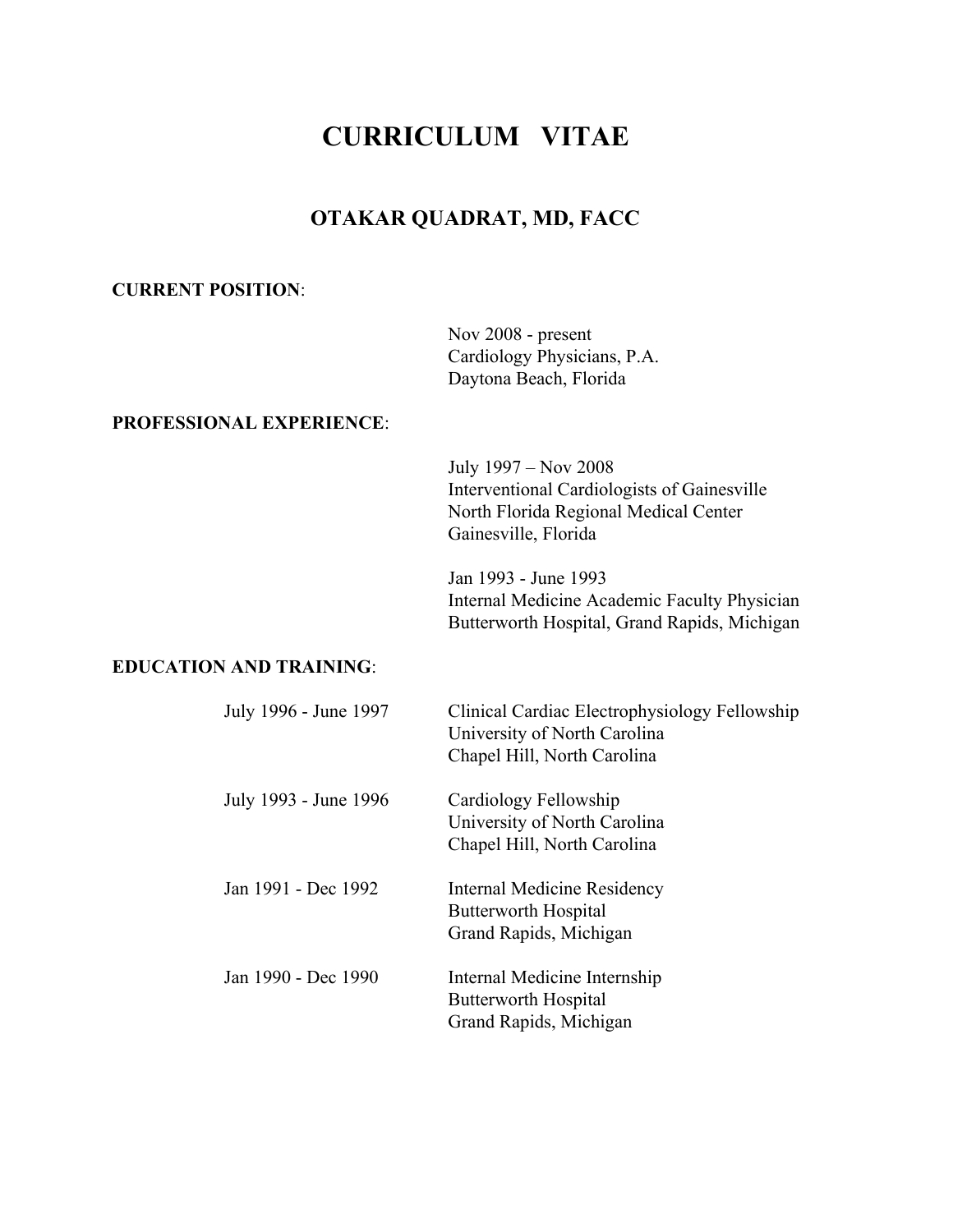Curriculum Vitae Otakar Quadrat, MD, FACC Page 2

| July 1986 - Feb 1989                          | Internal Medicine<br>University Klinik<br>Frankfurt am Main, West Germany |
|-----------------------------------------------|---------------------------------------------------------------------------|
| Sept 1984 - Aug 1985                          | <b>Military Service</b><br>Prague, Czechoslovakia                         |
| July 1984 - Aug 1984<br>Sept 1985 - June 1986 | General Surgery<br>Na Frantisku Hospital<br>Prague, Czechoslovakia        |

## **MEDICAL EDUCATION**:

| 1978 - 1984 |         | Universita Karlova (Charles University) |
|-------------|---------|-----------------------------------------|
|             |         | School of Medicine                      |
|             |         | Prague, Czechoslovakia                  |
|             | Degree: | Doctor of Medicine                      |
|             |         |                                         |

#### **PREMEDICAL EDUCATION**:

| 1974 - 1978 |         | High School for Honor Students |
|-------------|---------|--------------------------------|
|             |         | Gymnazium Arabska 14           |
|             | Major:  | Computer Science               |
|             | Degree: | Maturita with Honors           |

#### **HONORS AND AWARDS**:

Medical Degree with Honors Annual Scholarship on the Grounds of Outstanding Grades (1979 - 1984) Top 5% of class (yearly 1979 - 1984)

# **CERTIFICATION AND LICENSURE**:

| $2000$ (recertified $2020$ ) | Board Certified in Interventional Cardiology             |
|------------------------------|----------------------------------------------------------|
| 1998 (recertified 2018)      | Board Certified in Clinical Cardiac<br>Electrophysiology |
| 1997 (recertified $2017$ )   | Board Certified in Cardiology                            |
| 2007-2017                    | Board Certified in Nuclear Cardiology                    |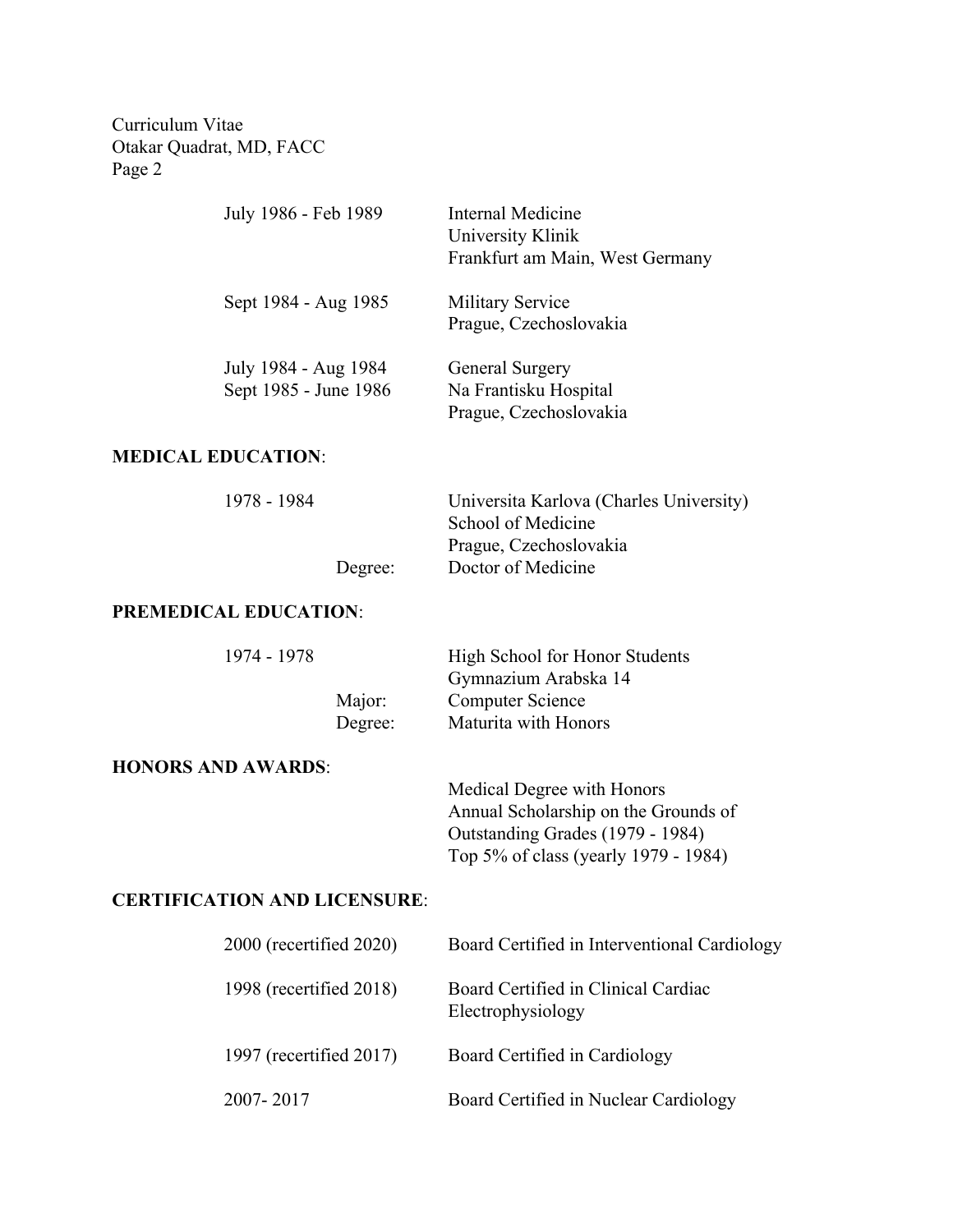Curriculum Vitae Otakar Quadrat, MD, FACC Page 3

# **ACTIVE LICENSURE:**

Florida Georgia

#### **PROFESSIONAL AFFILIATIONS**:

Heart Rhythm Society American College of Cardiology Volusia County Medical Society

# **INTERESTS OUTSIDE OF MEDICINE**:

Travel, astronomy, art and art history, literature, music (classical and modern), downhill skiing. scuba diving

#### **RESEARCH**:

| $2006 - 2008$ | The Rhythm ID Going Head to Head Trial (RIGHT)                                                                                                                                             |
|---------------|--------------------------------------------------------------------------------------------------------------------------------------------------------------------------------------------|
| $2006 - 2008$ | Asymptomatic Atrial Fibrillation and Stroke Evaluation in<br>Pacemaker Patients and the Atrial Fibrillation Reduction<br>Atrial Pacing Trial                                               |
| $2006 - 2008$ | <b>OPTIMUM: Optim Lead Insulation Material Registry</b>                                                                                                                                    |
| 1995          | Thrombolysis in Myocardial Infarction - 9B<br>Study co-investigator                                                                                                                        |
| 1995          | Correlation of Myocardial Thallium Distribution<br>Over Time With Cardiac Catheterization<br>Chapel Hill, North Carolina                                                                   |
| 1994          | Efficacy of MK-383 vs. Heparin in Patients With<br>Unstable Angina Pectoris<br>Study co-investigator                                                                                       |
| 1993          | Subcutaneous Heparin vs External Pneumatic<br>Compression in the Prevention of Deep Vein<br>Thrombosis in the Intensive Care Unit<br><b>Butterworth Hospital</b><br>Grand Rapids, Michigan |